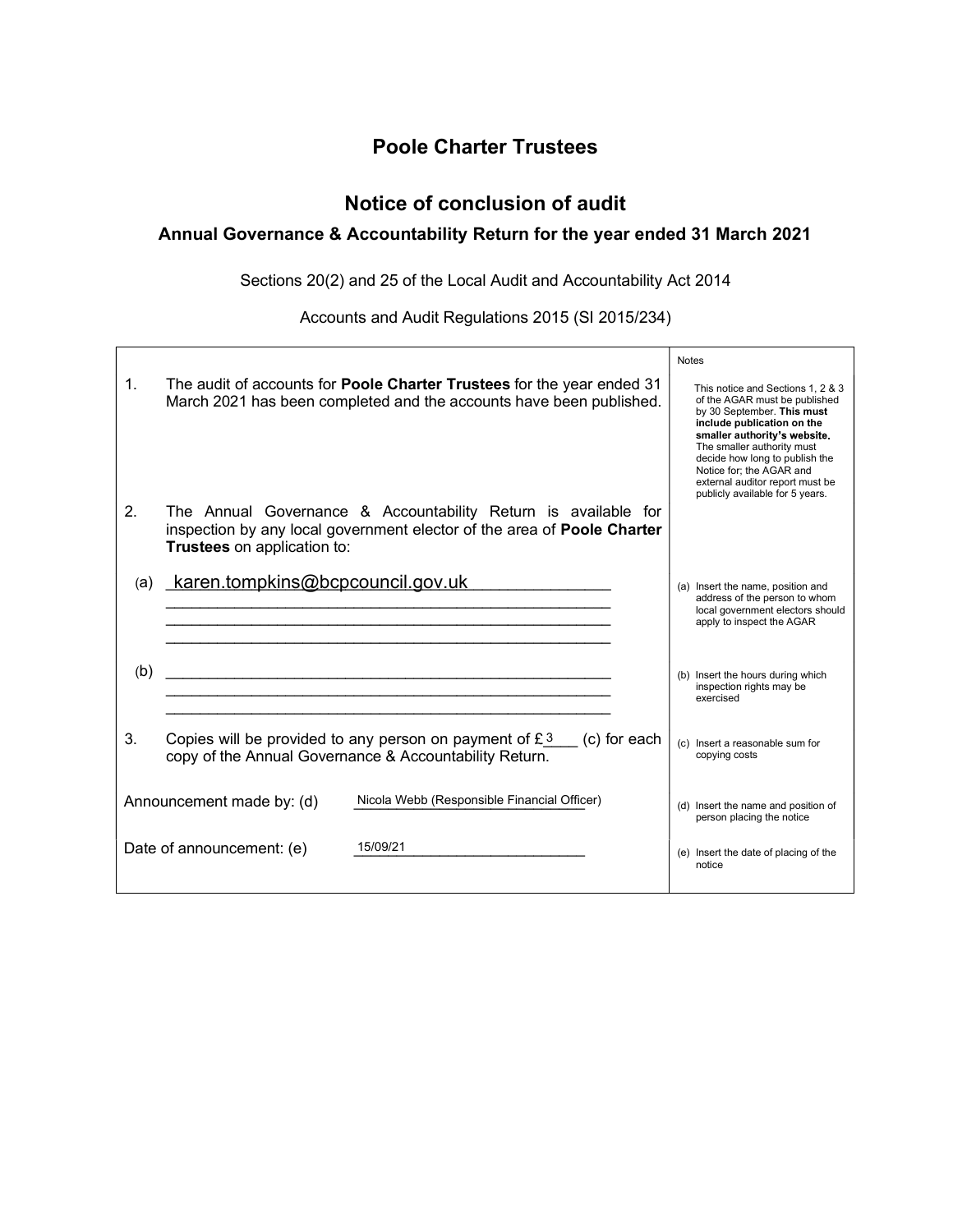## Section 1 - Annual Governance Statement 2020/21

We acknowledge as the members of:

#### **Charter Trustees for Poole**

our responsibility for ensuring that there is a sound system of internal control, including arrangements for the preparation of the Accounting Statements. We confirm, to the best of our knowledge and belief, with respect to the Accounting Statements for the year ended 31 March 2021, that:

|                                                                                                                                                                                                                                                                                                                | Agreed       |                 |                                                                                                                                                                                               |                                                                                                                                 |  |  |
|----------------------------------------------------------------------------------------------------------------------------------------------------------------------------------------------------------------------------------------------------------------------------------------------------------------|--------------|-----------------|-----------------------------------------------------------------------------------------------------------------------------------------------------------------------------------------------|---------------------------------------------------------------------------------------------------------------------------------|--|--|
|                                                                                                                                                                                                                                                                                                                | Yes          | No <sup>*</sup> |                                                                                                                                                                                               | 'Yes' means that this authority:                                                                                                |  |  |
| 1. We have put in place arrangements for effective financial<br>management during the year, and for the preparation of<br>the accounting statements.                                                                                                                                                           | $\checkmark$ |                 | prepared its accounting statements in accordance<br>with the Accounts and Audit Regulations.                                                                                                  |                                                                                                                                 |  |  |
| 2. We maintained an adequate system of internal control<br>including measures designed to prevent and detect fraud<br>and corruption and reviewed its effectiveness.                                                                                                                                           | $\checkmark$ |                 | made proper arrangements and accepted responsibility<br>for safeguarding the public money and resources in<br>its charge.                                                                     |                                                                                                                                 |  |  |
| 3. We took all reasonable steps to assure ourselves<br>that there are no matters of actual or potential<br>non-compliance with laws, regulations and Proper<br>Practices that could have a significant financial effect<br>on the ability of this authority to conduct its<br>business or manage its finances. |              |                 | has only done what it has the legal power to do and has<br>complied with Proper Practices in doing so.                                                                                        |                                                                                                                                 |  |  |
| 4. We provided proper opportunity during the year for<br>the exercise of electors' rights in accordance with the<br>requirements of the Accounts and Audit Regulations.                                                                                                                                        |              |                 |                                                                                                                                                                                               | during the year gave all persons interested the opportunity to<br>inspect and ask questions about this authority's accounts.    |  |  |
| 5. We carried out an assessment of the risks facing this<br>authority and took appropriate steps to manage those<br>risks, including the introduction of internal controls and/or<br>external insurance cover where required.                                                                                  |              |                 | considered and documented the financial and other risks it<br>faces and dealt with them properly.                                                                                             |                                                                                                                                 |  |  |
| 6. We maintained throughout the year an adequate and<br>effective system of internal audit of the accounting<br>records and control systems.                                                                                                                                                                   |              |                 | arranged for a competent person, independent of the financial<br>controls and procedures, to give an objective view on whether<br>internal controls meet the needs of this smaller authority. |                                                                                                                                 |  |  |
| 7. We took appropriate action on all matters raised<br>in reports from internal and external audit.                                                                                                                                                                                                            | $\checkmark$ |                 | responded to matters brought to its attention by internal and<br>external audit.                                                                                                              |                                                                                                                                 |  |  |
| 8. We considered whether any litigation, liabilities or<br>commitments, events or transactions, occurring either<br>during or after the year-end, have a financial impact on<br>this authority and, where appropriate, have included them<br>in the accounting statements.                                     | ✔            |                 | disclosed everything it should have about its business activity<br>during the year including events taking place after the year<br>end if relevant.                                           |                                                                                                                                 |  |  |
| 9. (For local councils only) Trust funds including<br>charitable. In our capacity as the sole managing<br>trustee we discharged our accountability<br>responsibilities for the fund(s)/assets, including                                                                                                       | Yes          | <b>No</b>       | N/A                                                                                                                                                                                           | has met all of its responsibilities where, as a body<br>corporate, it is a sole managing trustee of a local<br>trust or trusts. |  |  |
| financial reporting and, if required, independent<br>examination or audit.                                                                                                                                                                                                                                     | nill 6 s     |                 | ✔                                                                                                                                                                                             |                                                                                                                                 |  |  |

\*Please provide explanations to the external auditor on a separate sheet for each 'No' response and describe how the authority will address the weaknesses identified. These sheets must be published with the Annual Governance Statement.

This Annual Governance Statement was approved at a meeting of the authority on:

 $23/06$ 

 $16$ 

Signed by the Chairman and Clerk of the meeting where approval was given:

and recorded as minute reference:

Chairman **Clerk** 

https://democracy.bcpcouncil.gov.uk/mgCommitteeDetails.aspx?ID=303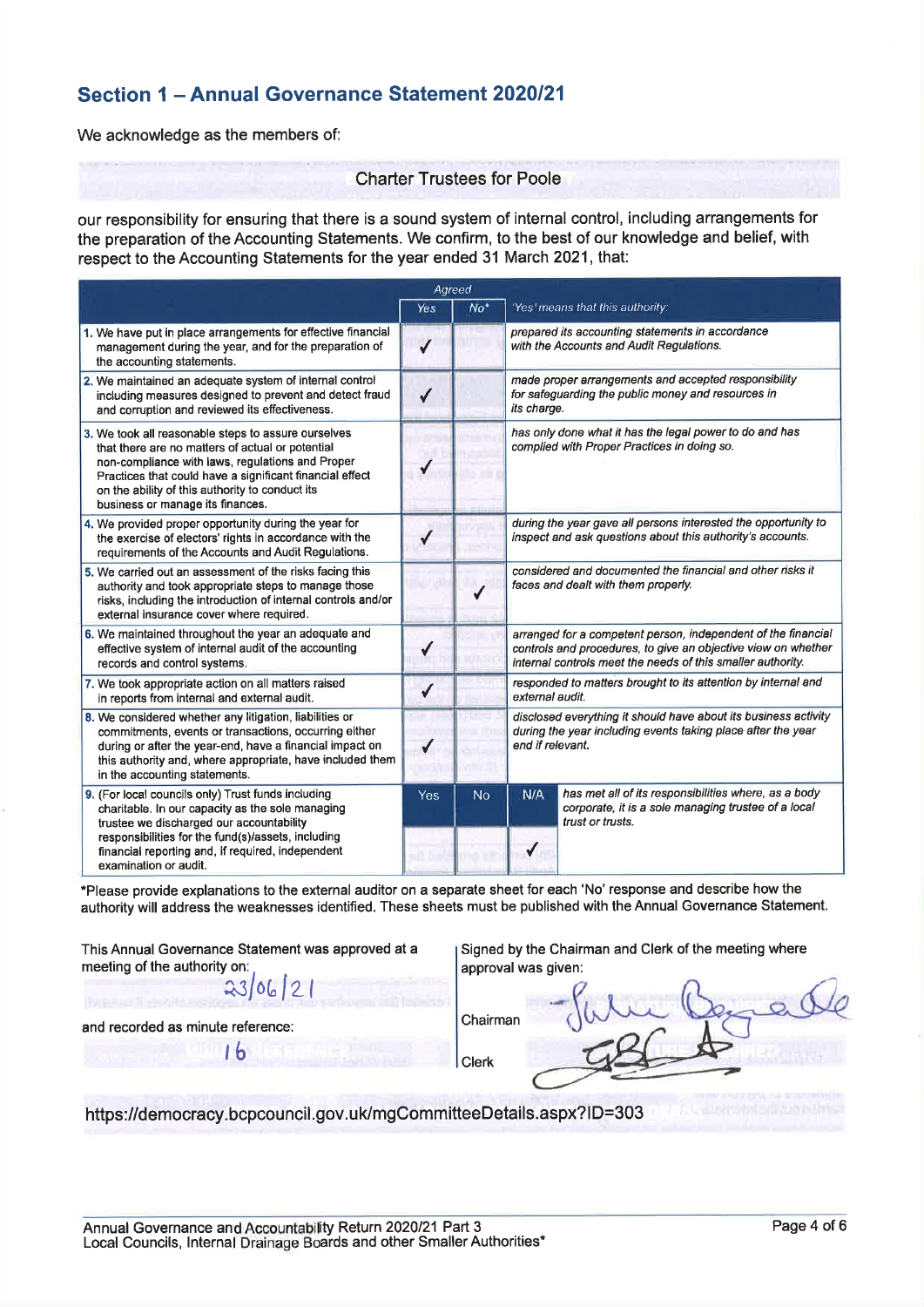# Section 2 - Accounting Statements 2020/21 for

#### **Charter Trustees for Poole**

|                                                                   | Year ending           |           |                                                                                                                               | Notes and guidance                                                                                                                                                                                               |  |  |  |
|-------------------------------------------------------------------|-----------------------|-----------|-------------------------------------------------------------------------------------------------------------------------------|------------------------------------------------------------------------------------------------------------------------------------------------------------------------------------------------------------------|--|--|--|
|                                                                   | 31 March<br>2020<br>£ |           | 31 March<br>2021<br>£                                                                                                         | Please round all figures to nearest £1 Do not leave any<br>boxes blank and report £0 or Nil balances. All figures must<br>agree to underlying financial records.                                                 |  |  |  |
| 1. Balances brought<br>forward                                    | 0                     | 37,658    |                                                                                                                               | Total balances and reserves at the beginning of the year<br>as recorded in the financial records. Value must agree to<br>Box 7 of previous year.                                                                 |  |  |  |
| 2. (+) Precept or Rates and<br>124,000<br>Levies                  |                       | 125,222   | Total amount of precept (or for IDBs rates and levies)<br>received or receivable in the year. Exclude any grants<br>received. |                                                                                                                                                                                                                  |  |  |  |
| 3. (+) Total other receipts                                       | $\Omega$              | n         |                                                                                                                               | Total income or receipts as recorded in the cashbook less<br>the precept or rates/levies received (line 2). Include any<br>grants received.                                                                      |  |  |  |
| 4. (-) Staff costs                                                | $-55,200$             | $-50,600$ |                                                                                                                               | Total expenditure or payments made to and on behalf<br>of all employees. Include gross salaries and wages,<br>employers NI contributions, employers pension<br>contributions, gratuities and severance payments. |  |  |  |
| 5. (-) Loan interest/capital<br>repayments                        | 0                     | 0         |                                                                                                                               | Total expenditure or payments of capital and interest<br>made during the year on the authority's borrowings (if any).                                                                                            |  |  |  |
| 6. (-) All other payments                                         | $-31,142$             | $-26,703$ |                                                                                                                               | Total expenditure or payments as recorded in the cash-<br>book less staff costs (line 4) and loan interest/capital<br>repayments (line 5).                                                                       |  |  |  |
| 7. (=) Balances carried<br>forward                                | 37,658                | 85,577    |                                                                                                                               | Total balances and reserves at the end of the year. Must<br>equal $(1+2+3) - (4+5+6)$ .                                                                                                                          |  |  |  |
| 8. Total value of cash and                                        |                       |           |                                                                                                                               |                                                                                                                                                                                                                  |  |  |  |
| short term investments                                            | 37,658                | 85,577    |                                                                                                                               | The sum of all current and deposit bank accounts, cash<br>holdings and short term investments held as at 31 March -<br>To agree with bank reconciliation.                                                        |  |  |  |
| 9. Total fixed assets plus<br>long term investments<br>and assets | 1,277,055             | 1,277,055 |                                                                                                                               | The value of all the property the authority owns $-$ it is made<br>up of all its fixed assets and long term investments as at<br>31 March.                                                                       |  |  |  |
| 10. Total borrowings                                              |                       |           |                                                                                                                               | The outstanding capital balance as at 31 March of all loans<br>from third parties (including PWLB).                                                                                                              |  |  |  |
| 11. (For Local Councils Only) Disclosure note                     |                       |           | No.                                                                                                                           |                                                                                                                                                                                                                  |  |  |  |
| re Trust funds (including charitable)                             |                       | Yes       |                                                                                                                               | The Council, as a body corporate, acts as sole trustee for<br>and is responsible for managing Trust funds or assets.                                                                                             |  |  |  |
|                                                                   |                       |           |                                                                                                                               | N.B. The figures in the accounting statements above do<br>not include any Trust transactions.                                                                                                                    |  |  |  |

I certify that for the year ended 31 March 2021 the Accounting Statements in this Annual Governance and Accountability Return have been prepared on either a receipts and payments or income and expenditure basis following the guidance in Governance and Accountability for Smaller Authorities - a Practitioners' Guide to Proper Practices and present fairly the financial position of this authority.

Signed by Responsible Financial Officer before being presented to the authority for approval

Date

I confirm that these Accounting Statements were approved by this authority on this date:

 $2306121$ 

as recorded in minute reference:

Signed by Chairman of the meeting where the Accounting Statements were approved

MINUTE ITERERENCE